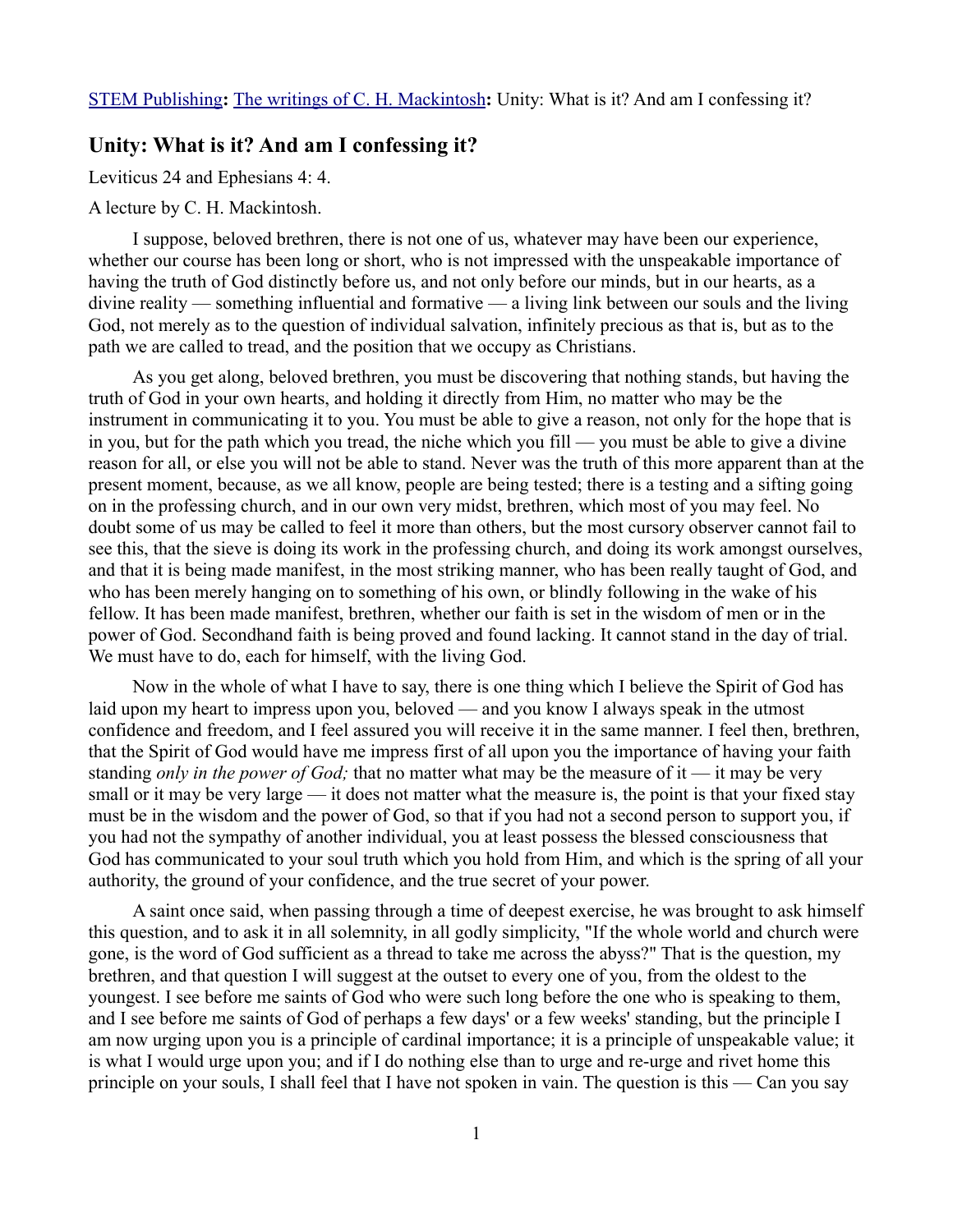when you are all alone, "The word of God is quite sufficient for me, if both world and church were gone; is it quite sufficient as a thread to take me across the abyss?"

Now, that is the point. Can you say that, beloved? I pause and put this question to you, as in the very presence of our one Lord and Master, Have you such a sense of the value and authority of the word of God; have you got such a sense of the reality of this truth, this revelation which God has given you, that, though you had not a second person to support you, you could say, "That is quite enough for me?"

Of course you will tell me, beloved, that it is only the Spirit that can enable you to appreciate and grasp and hold that word. Quite so; but I am speaking now of the value of the word of God; and never, I am persuaded, was there a moment in the history of the church of God on earth, when it was so distinctly necessary that your souls, my beloved brethren, should be rooted and grounded, stablished and braced up in the knowledge of this fact, that you have in the word of God all that you can possibly want — the word of God as brought home by the Spirit to your hearts.

Now some of you may be disposed to ask, "What have these introductory remarks to do with the scripture that has been read?" Or perhaps you may ask, "What is your subject? What is your message?" Well, beloved brethren, I tell you at once, my thesis is this — The unity of the church of God as stated in Ephesians 4: 4. And then again, if any feel disposed to ask, "What has the 24th of Leviticus to do with the unity of the church of God?" I reply, It has to do with it in this way. I read Leviticus 24 with the purpose of illustrating to you, brethren, from the history of Israel, and the unity of the nation of Israel, the deeper truth of the unity of the one body, and it is my object now to set before you the fact of the unity of God's Israel, His earthly people, as an illustration, as a type, if you please, of the higher unity of the church of God.

Now in this passage of the 24th of Leviticus, what have you got? You have one of the most expressive and beautiful figures that can possibly engage the spiritual mind; you have in those twelve loaves ranged upon the golden table before the Lord, the distinct figure of the indissoluble unity and yet the perfect distinctness of Israel's twelve tribes. Now there is a grand truth — the perfect distinctness and yet the indissoluble unity of Israel's twelve tribes, and you may have noticed — I do not think you could have avoided noticing — the frequent occurrence in this chapter of the words "continual, perpetual, everlasting." Again and again these words occur in reading this passage. What do they mean, beloved brethren? They mean this, that the unity of God's people Israel was not a thing of today or tomorrow; it was a grand verity, an eternal truth of God foreshadowed in those twelve loaves on the golden table, before the Lord.

Oh what a type, brethren, what a presentation! And, further, as to the intention of this passage, you may perhaps feel disposed to ask another question, "What has that paragraph about the stoning of the blasphemer to do with all this?" I believe it has a great deal to do with it, beloved brethren. I believe that the grouping of this passage by the Holy Ghost is striking, forcible and instructive. In the stoning of the blasphemer you have that which might be the fate of the nation under the governmental dealings of God; but, at the same time, in those twelve loaves on the golden table, you have the eternal truth as to the nation's condition in God's view — that looked at from God's stand point the nation was ONE whatever might be its condition, as viewed from man's stand point. I repeat it, beloved — looked at from God's stand point, looked at in the light of those seven golden lamps which in other words was the expression of the light and testimony of the Holy Ghost, based upon and connected with the perfect work of Christ, Israel is ONE, the nation is one; there are twelve tribes maintained in the unity although, as I have said, in the governmental dealings of God, and looked at from man's stand point,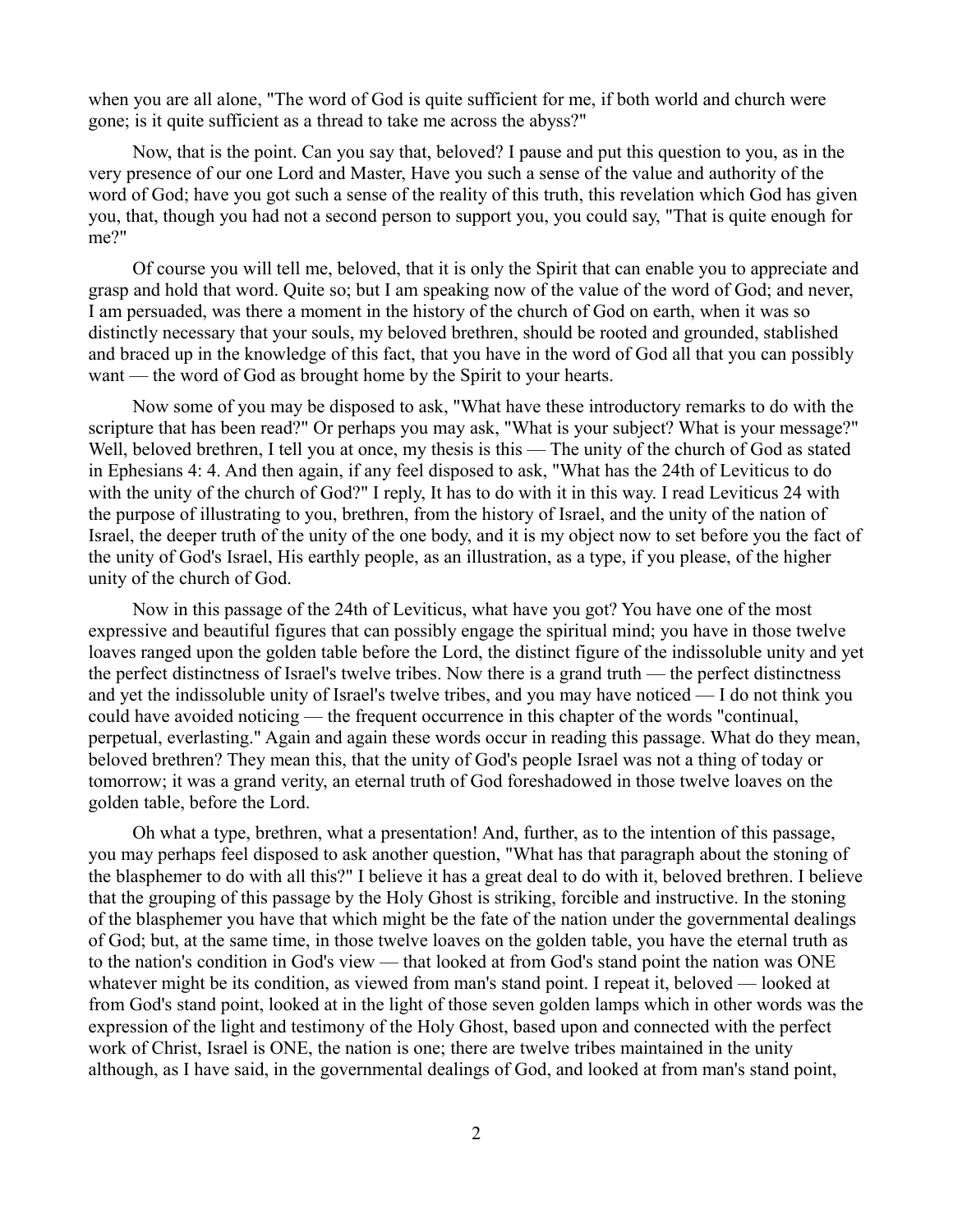the nation may be suffering the penalty of their sin. In a word, however the nation of Israel may be scattered, and broken, and crushed, in man's view, it is in God's view — in God's eternal counsels and in the view of faith one and indivisible. To deny this is to call in question the integrity of the truth of God. If we can play fast and loose with scripture as to one point, we may do so as to all.

And now I will give a few illustrations of the way in which faith laid hold of and acted upon this grand truth.

Turn with me for an instance to 1 Kings 18. I shall not ask you to read the passage, but have your Bibles open there. It is familiar, I am sure, to all. The scene is upon the top of Carmel. It is a scene in the history of Elijah the Tishbite, perfectly familiar to all, but I want you to look at it for one special object. I want you to look at it as an illustration of the power of faith in that great truth of the unity of Israel's twelve tribes.

I feel sure that you have often read of Elijah's building his altar of twelve stones. Every Sunday school child has read it; but I confess to you, beloved brethren, that, often as one has read the passage, it has lately shone before the vision of my so I with a brighter lustre than I have ever seen before. I ask myself this question, Why did Elijah build an altar of twelve stones? What was his authority for that? What was it, shall I say, that nerved his arm to the act? He was standing in the presence of eight hundred false prophets, he was standing in the presence of all the power of Jezebel, and in the presence of ruin and apostacy. The ten tribes were separated from the two. There was a rent made in the nation, looked at from man's stand point, but Elijah stands upon Mount Carmel, and he looks at that nation in the vision of GOD, and with the eye of *faith.* He does not reason; he does not say, "It is no use now my taking this lofty stand, it is no use my attempting to build an altar with twelve stones now. The day is gone by for that. I must lower the standard according to the practical condition of things around me. It was well and perfectly consistent for a Joshua or a Solomon to build such an altar, but it would only be a piece of folly on my part. It is the height of presumption to be talking about an altar of twelve stones when the ten tribes and the two are divided, and when the whole scene is plunged in ruin."

No, my brethren, Elijah did not reason thus; he took his stand on the imperishable ground of faith. Elijah placed his foot where I want every child of God to place his foot — that is, on the indestructible revelation of God. I want you to read this act in the light which emanates from the seven golden candlesticks, and in the light which emanates from that golden table in the sanctuary of God. I want you, my beloved brethren, to see that the words "continual, perpetual, everlasting" are stamped upon the whole of the history of God's truth and His thoughts respecting Israel. Elijah knew nothing of the principle so rife in this our day, "It is no use talking about the unity of the church of God." You see a sneer of contempt and unbelief upon the lips of people when you talk about the unity of the body of Christ. Persons will shrug their shoulders and say, "Do not talk to me about the unity of the body. It is a thing of the past. It is a bygone thing. Don't talk to me about the unity of the church. Where is it to be seen? Where is it developed? Where is it illustrated?"

Beloved brethren, bring yourselves back in thought for a moment, and stand beside that man of faith on the top of Carmel, and ask yourselves, Where are the twelve tribes? It might, with equal force, have been said to Elijah the Tishbite, "Do not talk to me about the unity of the nation. It is a thing of the past. It no longer exists. It is the height of presumption to think of building an altar of twelve stones in the face of a divided people — a broken unity." But what weight would such suggestions have had with our prophet? None whatever. He looked at the nation from a divine standpoint, and therefore he erected his altar of twelve stones "according to the number of the tribes of the sons of Jacob, to whom the word of the Lord came, saying, Israel shall be thy name."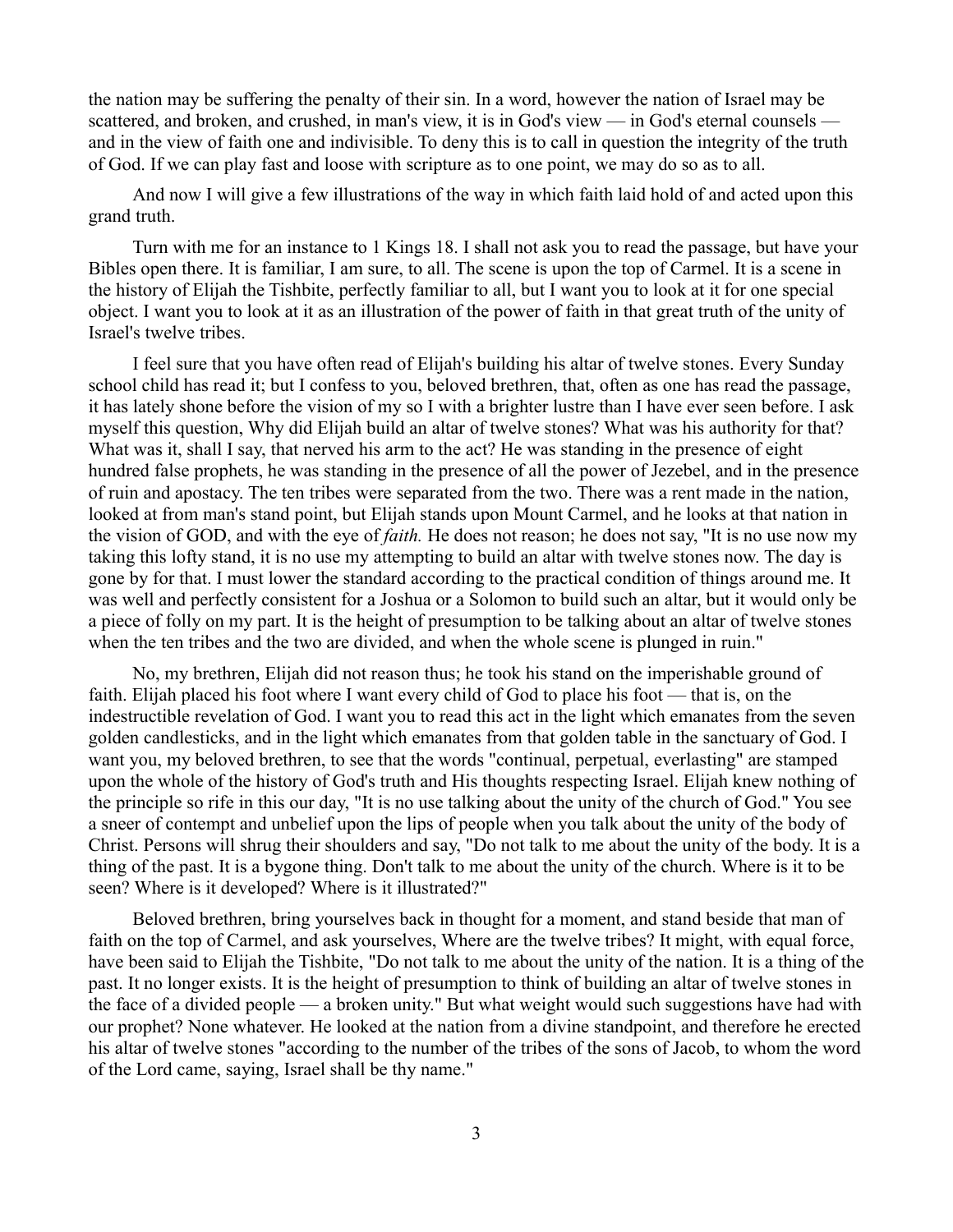Now, the question is, How long was Israel to tee the name, and how long was Israel's unity to subsist? Continually, perpetually, everlastingly. Here Elijah took his stand.

And mark further, beloved, what I think is of unspeakable importance. It was not a mere speculation of Elijah's mind. It was not an inoperative dogma, an uninfluential opinion which he held. Elijah might have held the truth of Israel's unity as a cold theory, in the region of his intellect) he might very comfortably have gone on, and said in his heart, "I believe in the unity of the nation of Israel, but I am not going to confess it. There is no manifestation of it, and, therefore, I am not going to bring it forward; I am not going to take, as it were, my stand upon it. I am not going to carry it out." But this would never do. Elijah justly felt that if the unity of the twelve tribes was a grand truth, then it must, at all cost, be carried out, and hence he did carry it out. How? By building an altar of twelve stones, "according to the number of the tribes of Jacob, to whom the word of the Lord came, saying, Israel shall be thy name." Faith could never give that up. It was a great practical truth — to be owned and acted upon, in the face of ten thousand difficulties, and ten thousand foes. Elijah could not lower the standard the breadth of a hair. He could not surrender the truth of God to be trampled under foot by the priests and prophets of Baal. He felt that the sacrifice which he was about to offer to the God of Israel could only be presented on an altar of twelve stones. *This was faith.* 

And here I pause, that your souls may dwell upon this, because it really demands our deepest attention. It is not a mere matter of opinion to be taken up or laid down at our pleasure. People speak of holding the doctrine of the mystical unity of the body of Christ; but there is no truth that is not designed to be practical, no truth that is not designed to have an influence on the heart and life. This is very manifest in Elijah's case. The unity of the twelve tribes was to him a grand reality; it was something which he felt bound to confess in the presence of Baal's eight hundred prophets, and in the presence of Jezebel and her persecutions. He did not hide the truth under a bushel, or under a bed; but confessed it openly and boldly before men and devils. He built an altar of twelve stones, and, by so doing, he expressed his lively faith in that grand truth, namely, the eternal unity of the nation of Israel.

And mark, if he had not done that, he would have been lowering the standard of God's truth to be trampled in the dust by the prophets of Baal. This he could not do. God's truth was a sacred thing. And not only so, but it was and is formative and influential. So the prophet felt, and so he acted. And we are safe in asserting that if he had not built the altar of twelve stones, the fire of God would not have fallen upon the sacrifice. That fire was the expression of the divine approval. It was like the glory of the Lord filling the tabernacle of old, and the temple afterward, when all had been done according to the divine command. Beloved brethren, what a sublime spectacle for the heart to gaze upon! It is perfectly magnificent to see Elijah the prophet unfurling the standard in the presence of those eight hundred false prophets, and to read on that standard, in imperishable characters, the truth of the unity of the nation of Israel.

There is a moral grandeur about it that captivates the heart. And more than that — for that would be a small thing — there is moral power in it to *sustain* your hearts and mine in the confession of that higher truth of the unity of the body of Christ, in the very face of the sneer of unbelief, in the face of all the contempt and ridicule which we may have to encounter in seeking to carry out that precious truth, "There is one body and one Spirit.'' But here allow me to ask you, brethren, Do you think that Elijah had no heart to feel that the ten tribes and the two were divided? Do you suppose for a moment that with all the sublimity of that spectacle presented to us on Mount Carmel, he had no tears to shed over the ruin and desolation around him? Ah! no. Take another look at the prophet, and see him — where? See him prostrate before God, his head down between his knees, down in the very dust. Waiting waiting upon God for what? Till a cloud should appear, a harbinger of blessing flowing forth from the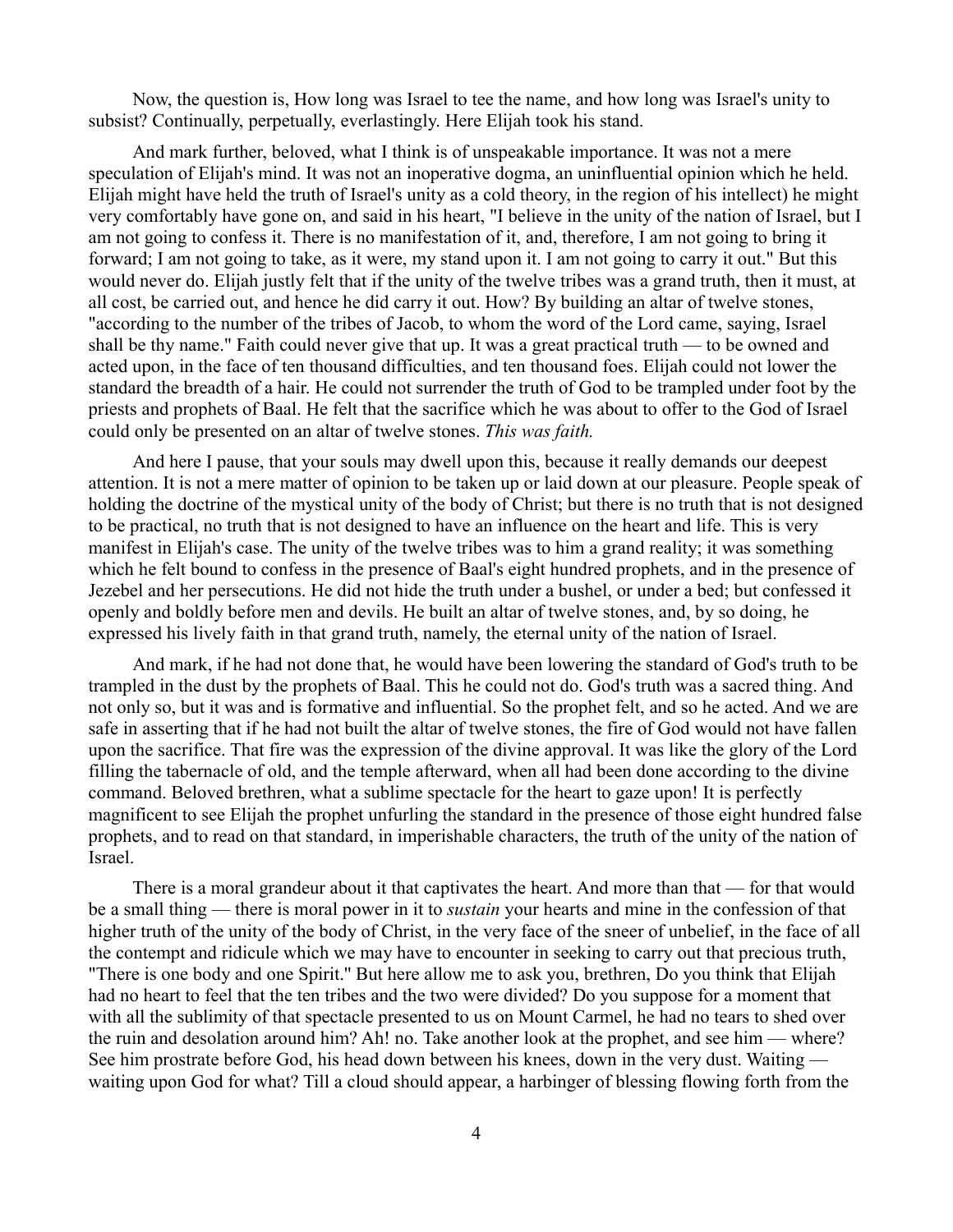exhaustless treasure-house of God, who, in spite of all the unfaithfulness of his people, is always ready to answer faith where it exists. Faith owns the ruin, bows low under the sense of it, yet rises above it and counts on God, who never fails a trusting heart.

I shall now ask you to turn with me to the 29th chapter of the second book of Chronicles. Take one clause in the 24th verse of that chapter, which contains the same principle. "For the king commanded that the burnt offering and the sin offering should be made for" — whom? For Judah and Benjamin? No. (2 Chr. 29: 24) For *"all Israel."* Here we have the same principle. Here you have Hezekiah taking his stand upon the same lofty ground that Elijah had occupied in his day. The ten tribes were divided from the two. Jotham and Ahaz had been doing their work, and things had gone from bad to worse. But here is Hezekiah doing the same thing as Elijah, and acting in the same faith. It is not a question of the measure of intelligence — that is not the point; but, beloved brethren, it is one of the most precious features of the subject that is before us to-night that it is a question of simple faith in the truth of Israel's perfect unity before the eye of God. It is simple faith gazing on those precious words which shine like gems in Lev. 24: "A *perpetual* statute," "An *everlasting* covenant." It is not a question here of Israel's conduct towards God. That assuredly has its place and its importance. But we are not speaking now of man's deserts, but of God's dealings — not of Israel's failure, but of Jehovah's faithfulness. It is our holy privilege to stand in the sanctuary of God, and gaze with the eye of faith on those twelve loaves on the pure table beneath the seven lamps of the golden candlestick — type of the testimony of the Holy Ghost.

And what does that testimony set forth? This, most distinctly, that all through the dark and gloomy watches of the nation's night the twelve tribes are before the eye of God in their perfect unity, undisturbed by all the heavings, and tossings, and surgings of the nations. The blasphemer may have to be stoned outside the camp; the governmental dealings of God may be displayed in all their stern reality; but faith sees the twelve loaves on the golden table. Faith has to do with eternal realities. It endures as seeing Him who is invisible. It looks at things within the veil. It makes God its significant figure, and is in nowise moved by outward appearances. In a word, faith knows God, and can trust Him for everything. Faith is the knowledge of God, it is confidence in God — this is faith. Ah, what a reality, beloved brethren! I earnestly beseech you, as in the presence of God — I beseech every one of you to get hold of what this is, this simple faith in God, that will carry your soul through all sorts of circumstances, the same faith that sustained Elijah on the top of Carmel, the same faith that enabled Hezekiah to command that the burnt offering and the sin offering should be made for "all Israel" — that is to say, the sacrifice which was to be the foundation of all the nation's hopes, the sacrifice which was in its aspect to embrace the whole Israel of God.

And now, in reference to the actings of the good king Hezekiah, let us see how his faith was regarded; let us mark how he was treated when he sought, according to his measure, to carry out practically the truth of God. For be it well remembered, Hezekiah did not rest satisfied with offering the sacrifice for "all Israel." He not merely established the ground on which God's people might gather, but he sought to gather them thereon. And observe how he did this. "So they established a decree to make proclamation throughout all Israel, from Beer-sheba even to Dan, that they should come to keep the passover unto *the Lord God of Israel* at Jerusalem: *for they had not done it of a long time in such sort as it was written.* 

So the posts went with the letters from the king and his princes throughout *all Israel* and Judah, and according to the commandment of the king, saying, *Ye children of Israel,* turn again to the Lord God of Abraham, Isaac, and of Israel, and he will return to the remnant of you, that are escaped out of the hands of the kings of Assyria. And be not ye like your fathers, and like your brethren which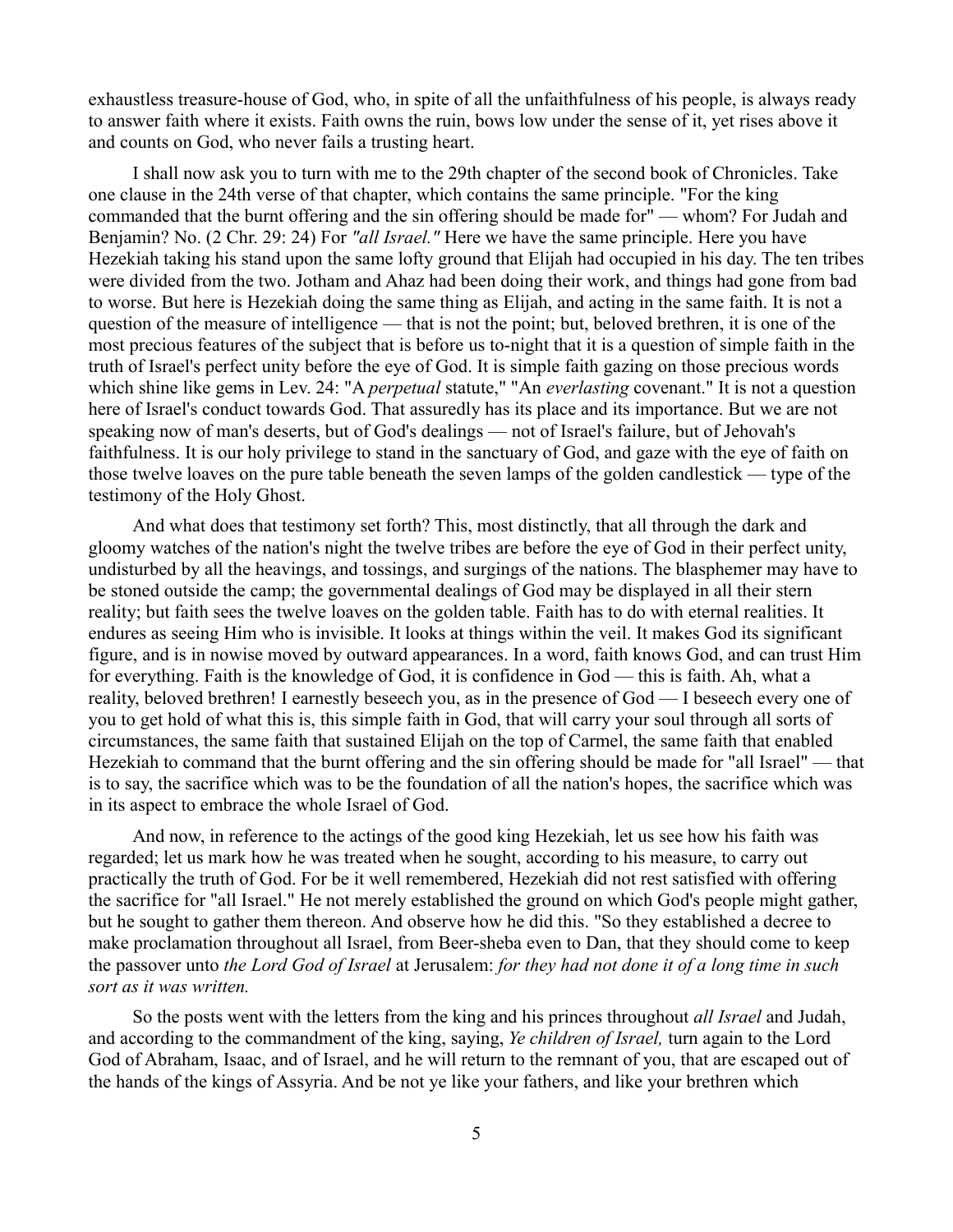trespassed against the Lord God of their fathers, who therefore gave them up to desolation, as ye see. Now be ye not stiff-necked, as your fathers were, but yield yourselves unto the Lord, and *enter into his sanctuary, which he hath sanctified for ever:* and serve the Lord your God, that the fierceness of his wrath may turn away from you. For if ye turn again to the Lord, your brethren and your children shall find compassion before them that lead them captive, so that they shall come again into this land: for the Lord your God is gracious and merciful, and will not turn away his face from you, if ye return unto him." (2 Chr. 30: 5-9.)

This, if rightly viewed, was a most touching and powerful appeal. Hezekiah takes the highest ground, and would have others to do the same. He was himself consciously on God's ground, and he would have others to occupy it with him. His eye rested on the God of Abraham — on the land of Israel — on Jerusalem — and on the whole nation of God's people. It might, and doubtless did, in the judgment of many, savour of presumption in Hezekiah to put forth such very lofty language, to speak as if he and those with him were alone right, and all their brethren wrong. But that would entirely depend upon the spirit in which the letter was received and read. To pride and self-sufficiency such an appeal would be absolutely intolerable; but where there was true contrition and humility it would be received with a hearty approval. Thus, in fact, it proved, as we read in the scripture before us. "So the posts passed from city to city through the country of Ephraim and Manasseh even unto Zebulun: but *they laughed them to scorn, and mocked them.* Nevertheless divers of Asher and Manasseh and of Zebulun *humbled themselves,* and came to Jerusalem."

This, brethren, is just as it will ever be. Faith and its actings will be laughed at by those who are on false ground, those who are walking in the sparks of their own kindling. But the broken and contrite heart gets the blessing which ever flows from taking God at His word, and acting on His eternal truth. Those who humbly bowed to Hezekiah's appeal gathered themselves together on God's ground, and owned God's centre. They did not say, "It is vain to take such lofty ground in the face of the nation's actual condition. It is the height of folly and presumption for Hezekiah to attempt to carry out such principles amid the hopeless ruin of the dispensation." No; they "humbled themselves," and came up to Jerusalem. In true humility of mind they gathered themselves together to carry out God's object namely, to keep the passover.

And what was the result? Were they disappointed? Did the issue prove them to be mere visionary enthusiasts who were acting on some silly chimera of Hezekiah, or some wild imagination of their own minds? Ah! no; they were permitted to taste as rich blessing as ever was known in the nation's brightest and palmiest days. "The children of Israel that were present at Jerusalem kept the feast of unleavened bread seven days with great gladness: and the Levites and the priests praised the Lord day by day, singing with loud instruments unto the Lord. And Hezekiah spake comfortably unto all the Levites that taught the good knowledge of the Lord; and they did eat throughout the feast seven days, offering peace offerings, and making confession to the Lord God of their fathers. And the whole assembly took counsel to keep other seven days: and they kept other seven days with gladness. And all the congregation of Judah, with the priests and the Levites, and all the congregation that came out of Israel, and the strangers that came out of the land of Israel, and that dwelt in Judah, rejoiced. So there was great joy in Jerusalem; for since the time of Solomon the son of David king of Israel there was not the like in Jerusalem. Then the priests the Levites arose and blessed the people: and their voice was heard, and their prayer came up to his holy dwelling place, even unto heaven." (2 Chr. 30: 21-27.)

Here, then, was the answer of God to the faith of Hezekiah, for He never disappoints a heart that counts on Him. These fourteen joyous days, spent by the congregation around the paschal feast, furnished the most ample proof of the reality of counting on the living God, spite of all the failure and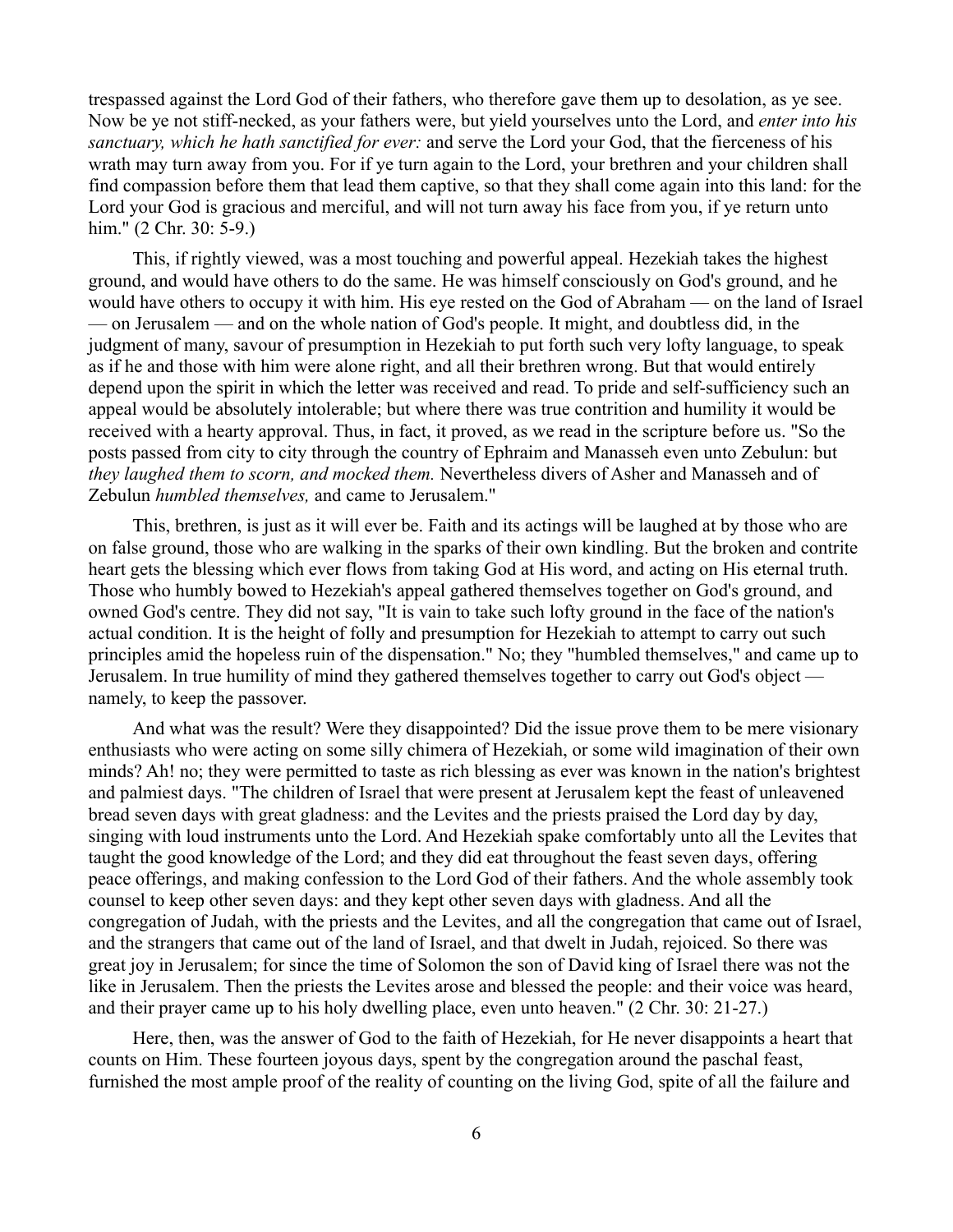ruin which ever mark the history of man and his ways. "Since the time of Solomon the son of David king of Israel there was not the like in Jerusalem." God can fill the hearts of His people with joy and thanksgiving and praise, though all around be characterised by confusion and desolation.

And, be it remembered — yea, let it never be forgotten — that all this joy and blessing may well comport with the deepest sense of the failure and unfaithfulness of man. Indeed they will ever be found in company. Thus, in Hezekiah's case, we see him most fully recognising the true practical condition of the nation. This is seen in the fact of their keeping the passover in the second month instead of the first. "Then they killed the passover on the fourteenth day of the second month: and the priests and the Levites were ashamed and sanctified themselves, and brought in the burnt offerings into the house of the Lord." Here we observe the congregation availing themselves of grace as set forth in Numbers 9: 10-12. This was in lovely moral order. Faith always recognises the true condition of things, but counts on the ample provisions of divine grace. Hezekiah felt that the people were not up to the divine standard, but he knew that the grace of God could meet them where they were, provided only they took their true place; hence he prayed for them, saying, "The good Lord pardon *every one that prepareth his heart* to seek God, the Lord God of his fathers, though he be not cleansed according to the purification of the sanctuary. And the Lord hearkened to Hezekiah, and healed the people."

Thus it was in Hezekiah's day, and thus it is now. There was the confession of human failure, and yet the grasping of divine faithfulness. If Israel was not in a condition to keep the passover in the first month, God could bless them in the second month. Though Israel's condition was not up to the standard of God, yet the grace of God could come down to the condition of Israel. The second month most surely was not the first, but if only there was true preparation of heart, God could bless in the one as well as in the other. There is no use in assuming to be what we are not. We must take our true place, and God can meet us there, according to what He is in Himself. Thus it is that faith mounts up to God, and lays hold of those things that are according to His infallible faithfulness.

Hence, then — to apply our illustration — I read in the fourth chapter of the epistle to the Ephesians that "there is one body," and I find that truth lying side by side with all the greet cardinal truths of the Christian religion, insomuch that if you touch one you must touch all, if you shake one you must shake all. I do not see, beloved brethren, how a person can really and solemnly hold any one truth of God, if he allows another truth to be frittered away, because it is not practically exhibited. Suppose you ask me, "Do you believe in the doctrines of justification by faith, original sin, and man's hopeless ruin?" Surely. "Do you believe that 'there is one Lord, one faith, one baptism, one God and Father of all?'" "Why do you believe these things? Because you *feel* them, or see them?" No. "Why do you believe them?" I believe them because God's word reveals them. This is the only ground of faith in any truth of the Christian religion, and therefore were I to reject the grand doctrine of the unity of the body of Christ because of the innumerable divisions of Christendom, I should be judging by the sight of my eyes, instead of building upon the truth of God. I should be reasoning upon what I see, instead of believing what God tells me.

If, therefore, I be asked why I believe in the doctrine of justification by faith, I reply, Because it is set forth in the imperishable volume of God. On the very same ground I believe in the unity of the body, the deity of Christ, the perfect humanity of Christ, and the sacrificial virtue of His blood. I believe in the efficacy of His priesthood. I believe in the fact of His coming glory. I believe all these verities because they are written in the holy scriptures. Very well, on the selfsame ground, there is one body and one Spirit. Do you suppose that I should believe this more firmly if all the true saints of God in London were to break bread in one building every Lord's day? Indeed I should not. I believe it, but it is not because I see it practically carried out, but because it is declared in the fourth of Ephesians, that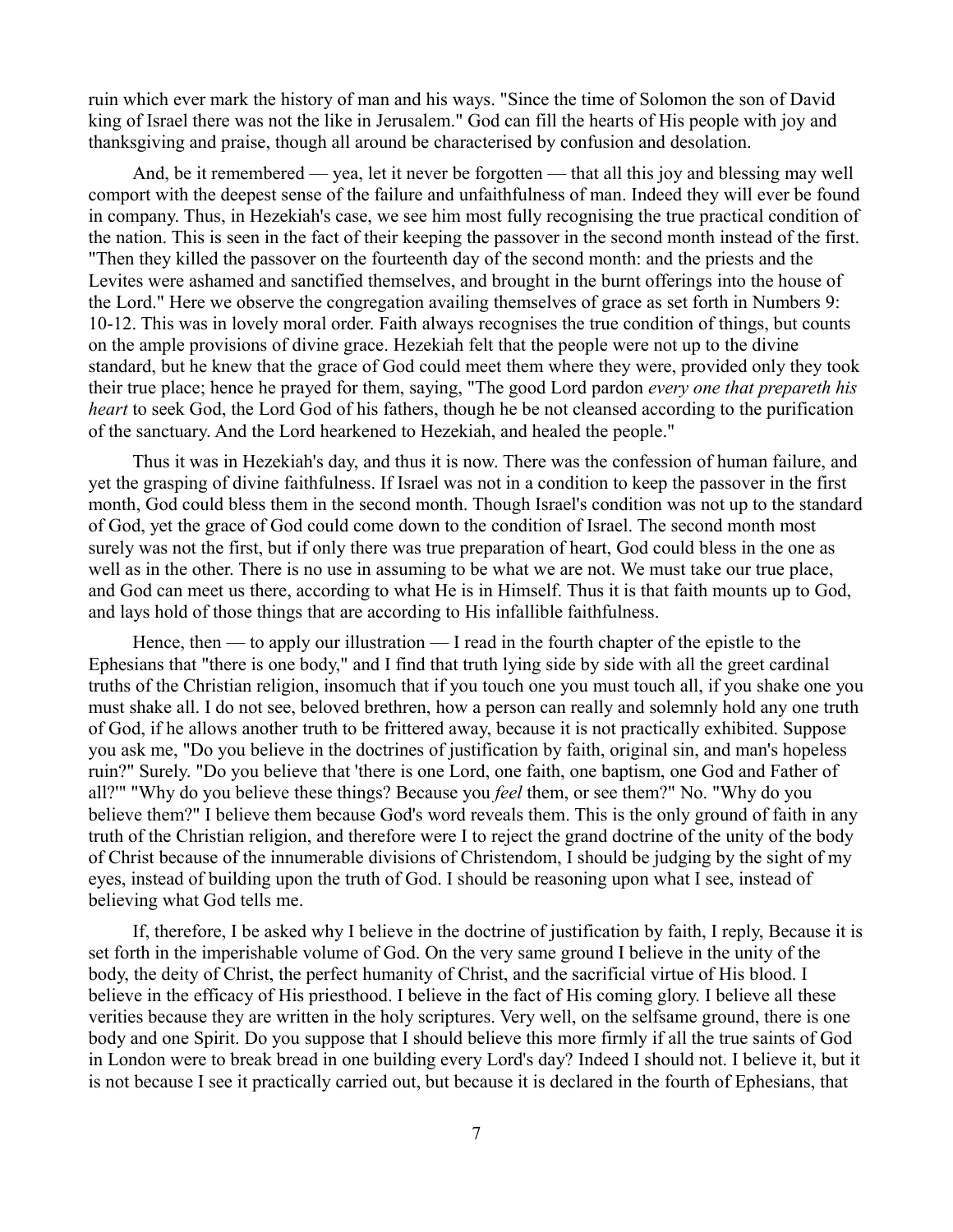"there is one body."

Let us turn now, for a few moments, to the profoundly interesting and instructive history of Josiah, as recorded in 2 Chr. 34 and 35. We shall find a striking illustration of the same weighty principle. Josiah, dike Hezekiah and Elijah, recognised the unity of the twelve tribes, and acted upon the truth thereof in the face of the most depressing and humiliating condition of things. He acted according to the immutable truth of God, and not according to the practical state of God's people. He carried his reformatory operations into all the cities *that pertained to Israel.* And in speaking to the Levites, he charged them, at the opening of that marvellous day, to serve the Lord and His people *Israel.* Get hold of that point. He charges the Levites that they were to serve Jehovah, and not His people *Judah;* but 'His people *Israel*.' He can only speak of and act toward the nation according to the revealed mind of God, and not according to their practical condition. It is the altar of twelve stones over again. It is the "burnt-offering and the sin-offering for *all Israel."* It is the twelve loaves on the golden table, beneath the light of the seven golden candlesticks. It is the Israel of God in the vision of faith.

And yet Josiah stood at the very lowest point; the nation was on the eve of dissolution; Nebuchadnezzar was almost at the gates — no matter. The whole thing was about to crumble into decay — no matter; faith was not going to crumble; Josiah in spirit, Josiah in principle, got back to the golden table — the only place for faith to get. Oh! brethren, do you see it? I ask you, Do you drink into your souls the precious truth, that however one may fail to put this before you in intelligible language, I am as convinced of this as that those lamps are burning before me, that we are occupied now with a principle which, if you grasp it, will brace up your souls and give decision and vigour to your entire practical career, no matter what is against you?

Do not suppose I am conducting you through these historic scenes of Old Testament scriptures merely to occupy an hour: no, brethren, I am delivering to you the verities that God has laid upon my heart to speak to you. For what is the grand object of this assembly? What are you here for? Is it to pass an hour? No; you must remember that the object of an assembly like this is to bring souls into personal, living contact with the truth of God. That is the object of such meetings; and it is the bounden duty of every man who stands in a position like this to speak in the ears of his brethren. I say it is his bounder duty, and should be his one absorbing object, to bring the soul and God into living personal contact. That is power. I may preach a sermon, I may deliver a course of lectures, and never bring the soul face to face with God, or bring the conscience under the light and authority of holy scripture.

Now this latter was what Josiah did. Having felt in his own soul the mighty action of the word of God, he sought to bring the souls of his brethren under the same mighty influence. (See 2 Chr. 34: 29, 30.) And what was the result? That from the days of King Solomon, those brilliant and palmy days, there had never been such a passover as that which was kept by Josiah at the very close of the nation's history. What is the meaning of that? It is another link in the chain; it is another pearl in the string; it is another gem in the tiara. It is God's answer to the faith of His servant. Josiah took his stand upon faith in God, and God answered the faith. There had not been such a passover kept during all the days of the kings. Just think of that! There had been all the glories of Solomon's reign, and all the victories of David's reign, but there is the testimony of the Holy Ghost that there never had been such a passover as was kept in Josiah's reign. And you see that, because the very fact of the circumstances in which he was, threw a halo round his faith, God was more glorified by Josiah taking that stand, than He was by all the gold and silver that flowed into the treasury of Solomon.

But I must ask you to turn to another instance. Those cases which we have already adduced are drawn, as you will observe, from the period *before* the captivity. I want you now to come to an instance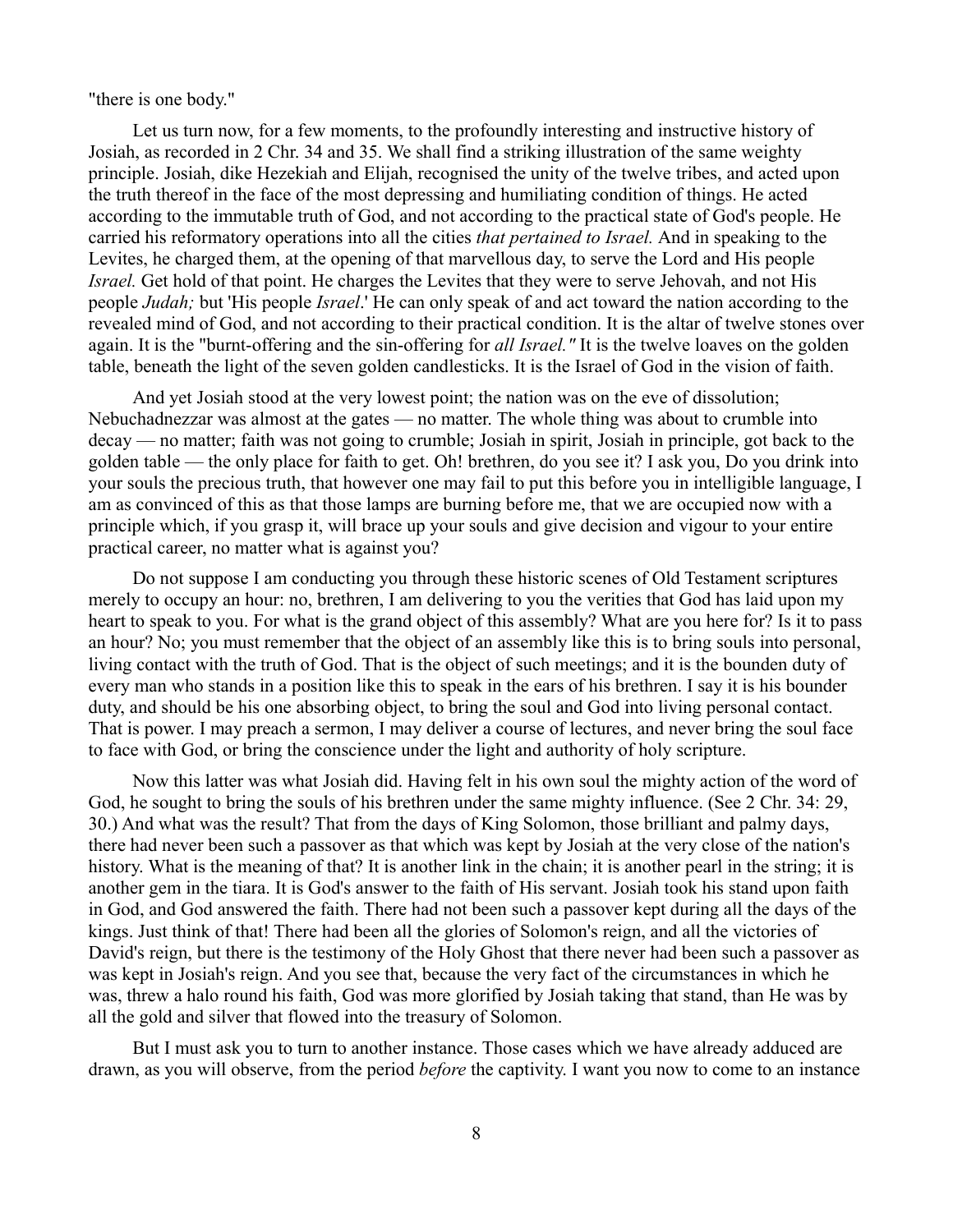*during* the captivity. I ask you to turn to the sixth chapter of Daniel, and there you have another charming section in the history of faith. This chapter opens before you the same great principle. Here we see an exile, a captive of the children of Judah, under the most depressing and humiliating circumstances. The glory and the power had departed from Israel. God's judicial actings, God's governmental dealings, had taken effect upon them. They were all broken up, and carried captive; the city in ruins; all gone!

But, brethren, God's word was not in ruins; God's truth was not in ruins; God's faithfulness was not in ruins. And because God's truth and God's faithfulness were not in ruins, so neither was the faith of God's people in ruins. This latter shines out with peculiar lustre in the actings of that illustrious exile Daniel. Indeed, judging from his history, it would seem that the deeper the gloom that enwrapped the nation as a whole, the more brilliant were the flashes of individual faith.

Thus it was during the Babylonish captivity. Though the captives had to hang their harps on the willows; though the glory had departed from Israel; though the vessels of the Lord's house were in the temple of a false god; though all was as dismal and oppressive as it well could be; yet Daniel's faith rose majestically above the surrounding gloom, and laid hold upon the eternal and immutable truth of God; and not only laid hold of it, but carried it out practically. He opened his window, and prayed towards Jerusalem. Why did he do this? Why pray towards Jerusalem? Was this some notion of his own, or was it the fruit of some grand divine principle? It was the latter unquestionably, as you may see at a glance in 2 Chronicles 6: 36-38. This scripture anticipates the very position in which Daniel found himself, and prescribes his course of action. "If they return to thee with all their heart and with all their soul in the land of their captivity, whither they have carried them captives, *and pray toward their land, which thou gavest unto their fathers, and toward the city which thou hast chosen, and toward the house which I have built for thy name."*

This was the basis of Daniel's acting at Babylon in the days of Darius; this was his authority.

Faith always seeks and finds a warrant for its activities in the word of God. This is of the very deepest possible moment. If Daniel had not a divine warrant for praying toward Jerusalem, his conduct would have been preposterous in the extreme. It would have been the height of folly to rush into the lions' den merely to carry out some theory of his own. But, on the other hand, if there was a divine principle involved, then his conduct was what we may call perfectly sublime. It was, in point of fact, "the burnt-offering and sin-offering for Israel;" it was the altar of twelve stones over again; it was the twelve loaves on the pure table; it was owning God's centre, and taking God's ground, spite of the hopeless ruin of the dispensation, and the deep moral gloom that hung over the nation's horizon. Faith acts on the truth of God, let outward circumstances be what they may; and God always honours faith, and permits it to reap a golden harvest amid the most dreary and humiliating circumstances.

Thus then we see that Daniel simply followed in the wake of the Josiahs, the Hezekiahs, and the Elijahs of other days. He occupied the same platform with those men of God who, in the face of appalling difficulties had held up with a firm hand the standard of eternal truth. He takes his place amid that "great cloud of witnesses" of which the Holy Ghost speaks in Hebrews 11, witnesses to the power and value of faith in the living God. He opened his window, and prayed toward Jerusalem, though Jerusalem was in ruins; he prayed toward the temple, though the temple was in ashes. He looks not at the things that were seen, but at the things that were not seen. He owned God's centre — the gatheringpoint of Israel's twelve tribes, although that centre lay not within the range of human vision, and the twelve tribes were scattered to the ends of the earth. He did not lower God's standard to suit the condition of Israel, but held it up with the vigorous hand of faith.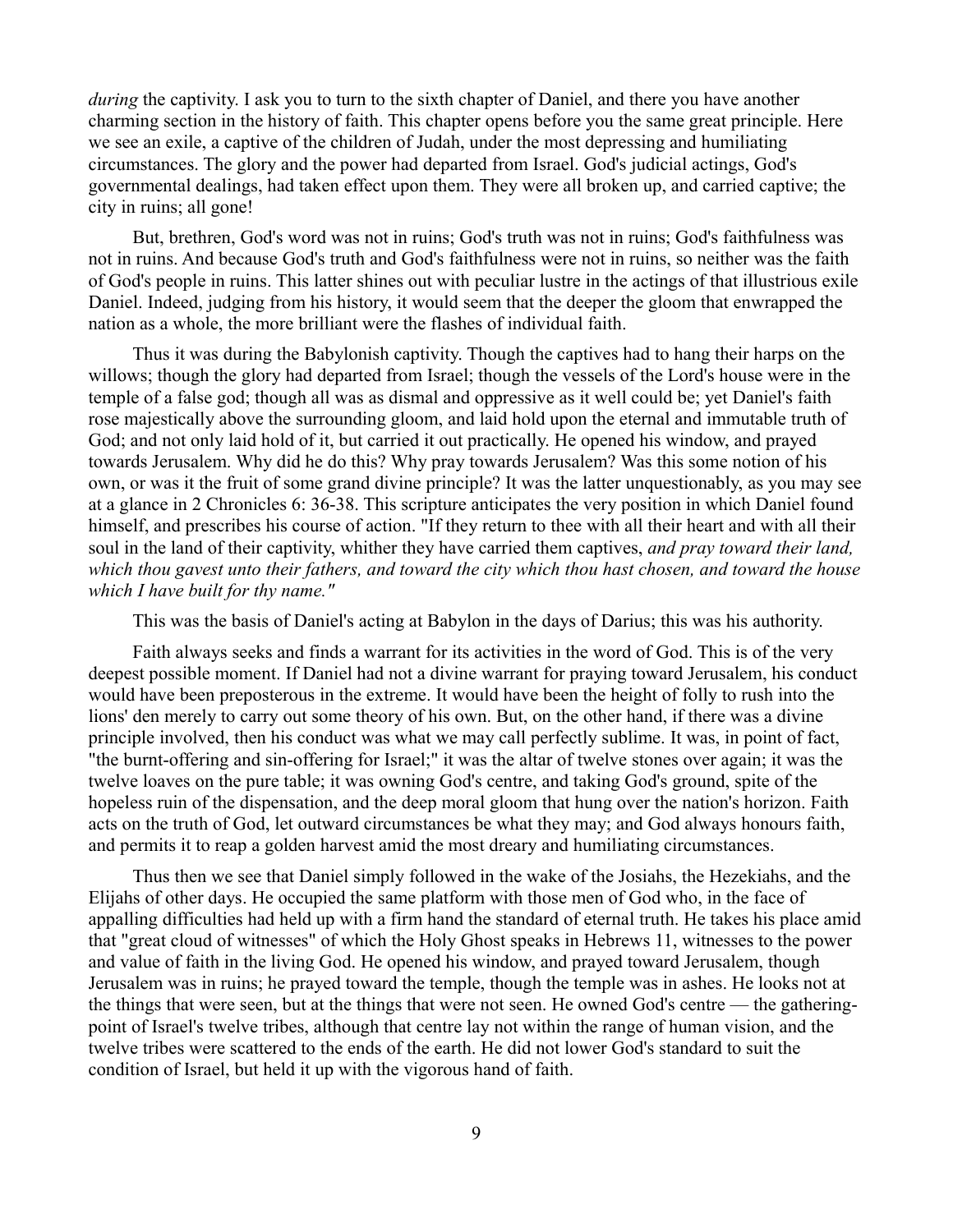And what was the result? A splendid triumph! True he had to go down into the lions' den; but he came up again. He went down as a witness, and came up as a conqueror. All God's worthies get up by going down. This is the law of the kingdom. Daniel went down into the den; but we doubt if he ever spent a happier night upon earth than the night he spent in the den. He was there for God, and God was there with him.

Thus much as to the night. But what of the morning? Further victory! Earth's proudest monarch is subdued before the captive exile. Daniel was allowed to realize in his own person the truth of that early promise to Israel — "Thou shalt be the head, and not the tail." It is ever thus. The individual who acts on the truth of God, regardless of outward circumstances, is allowed to taste as high communion as ever was or ever could be known in the very brightest moments of the dispensation.

This is an immensely important principle, and one which we would earnestly press upon all Christians. We are apt at times, when under the withering influences of unbelief, to suppose that it is impossible to enjoy the high privileges which attach to our calling as Christians, seeing that the church has failed, and is in ruins. This is the miserable mistake of a dark and depressing unbelief. Faith, on the other hand, counts on God. It fixes its gaze upon His imperishable and unchangeable revelation. It rests on the infallible faithfulness of God, and thus enjoys communion with the very highest truth that characterizes the dispensation under which it lives.

Daniel proved this in his day, and so shall all who will only act on the same grand principle.

No doubt it might be said to him, as it is not infrequently said in our own day: "It is the height of folly and presumption; you are a visionary enthusiast to be praying towards a place that is a scene of desolation; you ought rather to hush the very name in oblivion; you ought to draw the curtain of silence over the very name of Jerusalem; it is the very scene of your ruin and humiliation." But, ah! beloved, Daniel was in the deep and precious secret of God. He occupied the divine standpoint, and saw all from thence; and hence the correctness of his entire range of vision — hence the steadiness of his course hence the splendour of his victory.

And here again, let me remind you of what I remarked before, that this truth was not a speculation; it was not a thing which you might keep very comfortably and quietly in some secret recess of you mind, while you occupied your house, and sat very comfortably in your arm-chairs by your firesides, and professed that Israel was one. No; Daniel acted thus in the very face of the lions' den. The lions' den was yawning to receive him, but Daniel never minded it; Daniel had nothing to do with the lions' den — no more than he had to do with the ruins of Jerusalem: he had to do with *God's truth;* he got back to the twelve loaves, to the golden table with the candlestick in the sanctuary of God — he got back to those twelve loaves, and there he saw by the eye of faith the stream of living light pouring down from heaven on the unbroken union of God's beloved Israel.

Ah! you see, it is not a speculation; it is a truth that must be confessed, come what may, and he did confess it. Yes; he "prayed toward Jerusalem." A man who did not understand what he was doing would say, "I cannot for the life of me understand that. I am sure you might pray as earnestly, as trustfully, with your curtains down and your windows shut. You might retire to your inmost closet. Why do you pray there? Do you think it was acting from some notion of his own brain? No, beloved, I want you to see this, and I cannot let you go without establishing this truth in your souls, that it was acting simply and entirely on the truth of God when he opened his window and prayed toward Jerusalem. Daniel could say, "There, you may throw me into the den tonight, but I will never give up the truth of God. I must stand for that, cost what it may. I have nothing to do with results — nothing to do with consequences. These I leave entirely with God. My place is simply to obey."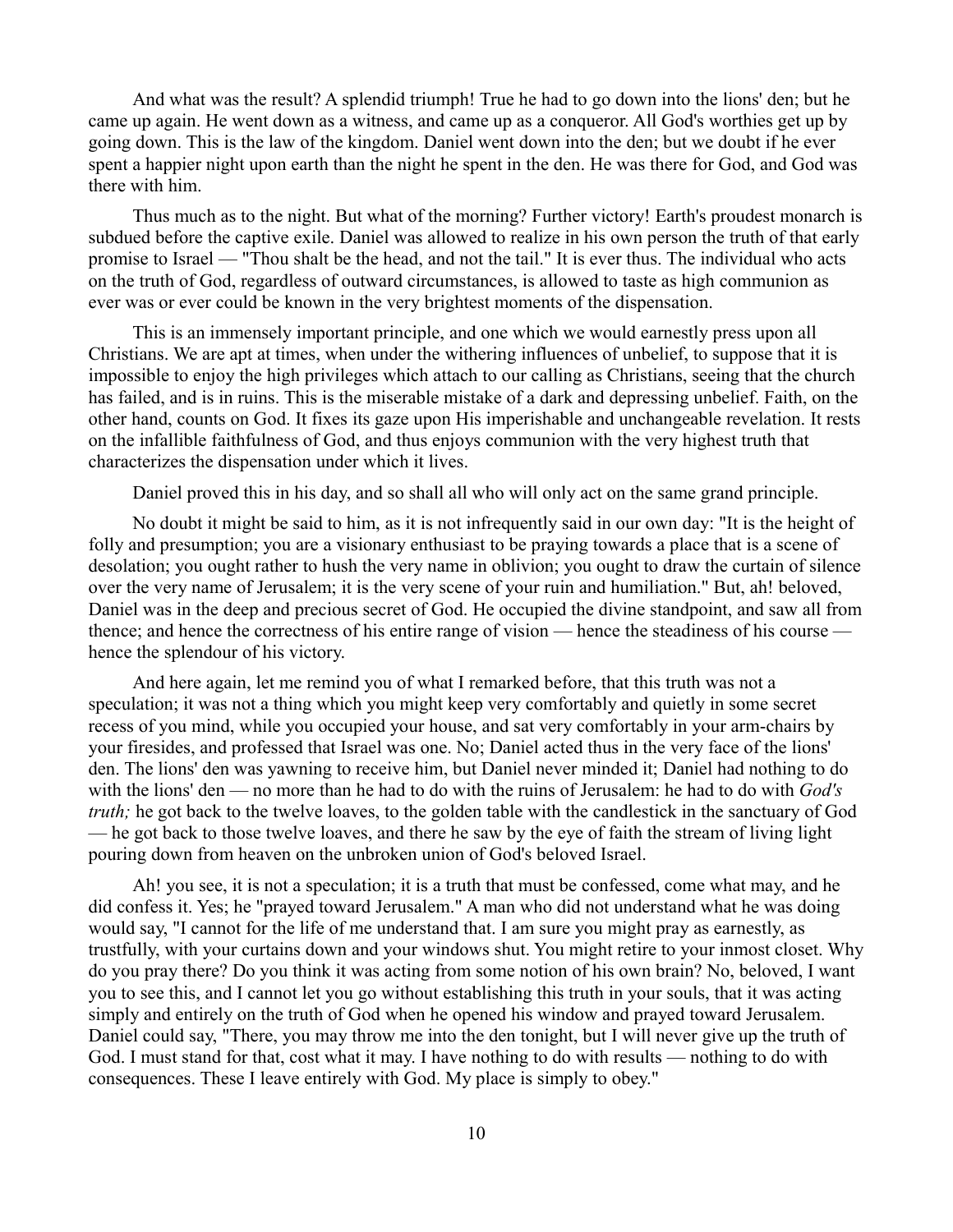And this is of the utmost possible value. We hear a great deal now-a-days about the absence of power in the church. We are told that there is no power for this, and no power for that. Our simple reply to all this sort of reasoning is that *it is not at all a question of power, but of obedience.* Was there much power in Daniel's day? There was. There was the power of faith, and the power of obedience. This is the sort of power which we want. It is not external power — or showy gifts — or astounding miracles, but that quiet, humble, steady spirit of obedience that leads the man of God along the narrow path of God's commandments. This is what we want. It is in this that our God delights, and to this He grants the sweet sanction of His presence.

Tell me, beloved brethren, to what does God give the sanction of His presence? He gives the sanction of His presence where there is faith to believe His word, where there is faith to confess the truth of God. No matter what the difficulties may be, no matter what the discouragements may be, never lower the standard. A person will say, "Oh, you must; it's no use talking like that; you must give it up: don't you see that God Himself is against you? "Governmentally, if you please — the blasphemer is being stoned without the camp, but the twelve loaves are undisturbed on the table. That is the principle — it is the double principle which overlaps the whole history of the ways of God, whether with Israel of old, or with the church now. The judgment of God may rest upon our practical state, while the eye of faith rests upon God's imperishable standard. Individual faith basks in the sunlight of God's eternal truth, spite of the wreck and ruin of the ostensible people of God.

This is a principle of the utmost simplicity, but of the greatest magnitude and practical value.

Its application to the special subject before us; namely, the unity of the Church of God, is as clear as it is forcible. If we look around us — if we judge by the sight of our eyes — if we form our conclusions amid the ruins of Christendom, it may seem an idle chimera to talk of the unity of the church of God. But no; we simply take God at His word; we believe what He says, not because we see it or feel it, but because He says it. This is faith. Why do we believe in the forgiveness of sins? Why do we believe in the presence of the Holy Ghost? Why do we believe in any one of the grand fundamental truths of Christianity? Simply because we find them on the eternal page of inspiration. Well, upon precisely the same ground we believe in the one body and in the indissoluble unity of the church of God.

"There is one body." He does not say, "There *was* one body," and "There *shall* be one body." No; he says, "There is one body." Here is our authority for believing and confessing this glorious truth, and for our practical testimony against everything that denies it. The first step in confessing the unity of the church of God is to step out of the divisions of Christendom. Let us not stop to ask what is to be our second step. God never gives light for two steps at a time. Is it true that there is but one body? Unquestionably. God says so. Well then the divisions, the sects, and the systems of Christendom are plainly opposed to the mind and will and word of God. Truly so. What are we to do? Step out of them. This, we may rest assured, is *the* first step in a right direction. If our standpoint is false, our whole range of vision must be false. We must get to a true standpoint, and then our entire range is correct. It is impossible to yield any practical confession to the unity of the church of God while we stand connected with that which practically denies it. We may hold the theory in the region of our understanding, while we deny the reality in our practical career. But if we desire to confess the truth of the one body, our very first business — our primary duty is to stand in thorough separation from all the sects and schisms of Christendom.

"But," some may enquire, "Will not this involve the formation of a new sect, and that, too, the narrowest and most intolerant of all sects?" By no means. It may seem to be so, in the judgment of